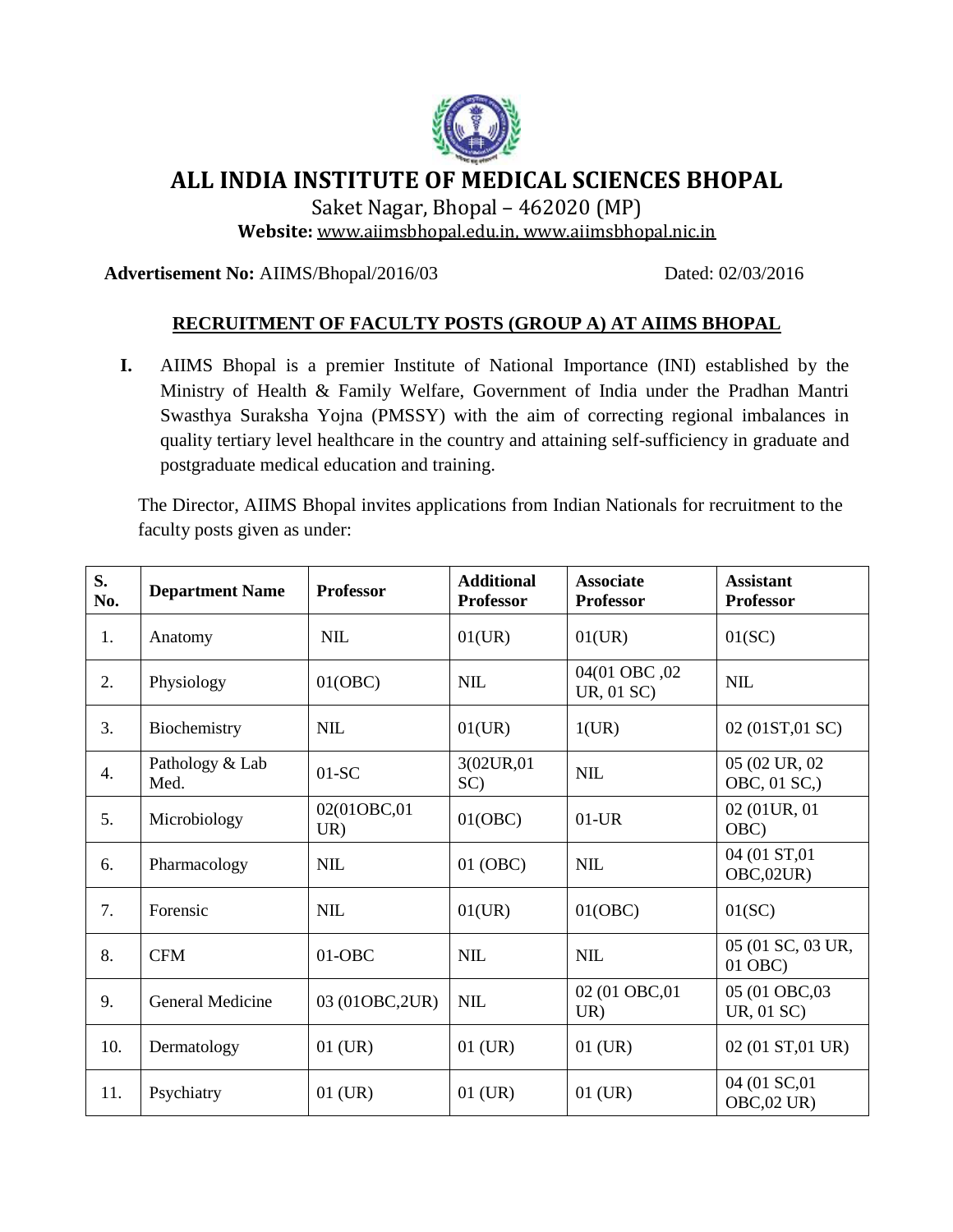| S.<br>No. | <b>Department Name</b>                 | <b>Professor</b>      | <b>Additional</b><br><b>Professor</b> | <b>Associate</b><br><b>Professor</b> | <b>Assistant</b><br><b>Professor</b> |
|-----------|----------------------------------------|-----------------------|---------------------------------------|--------------------------------------|--------------------------------------|
| 12.       | Paediatrics                            | 02 (01 UR,01 SC)      | 02 (1OBC,01<br>UR)                    | 02 (01 SC,01 UR)                     | 01 (OBC)                             |
| 13.       | <b>General Surgery</b>                 | 03 (UR)               | $01$ (UR)                             | 03 (02 UR,01<br>OBC)                 | 03 (02 OBC,01<br>UR)                 |
| 14.       | Orthopaedics                           | 02 (01OBC,01<br>UR)   | $01$ (UR)                             | $01$ (UR)                            | 03 (01 SC, 01 UR,<br>01 OBC)         |
| 15.       | Ophthalmology                          | $01$ (UR)             | 02 (1 OBC, 01<br>UR)                  | 02 (01 SC,01 UR)                     | 02(01 OBC, 01<br>UR)                 |
| 16.       | Obstetrics & Gynae                     | 01(SC)                | $01$ (UR)                             | 02 (01 UR,01<br>OBC)                 | 02 (01 OBC, 01<br>SC)                |
| 17.       | E.N.T.                                 | 01 (OBC)              | $01$ (UR)                             | $01$ (UR)                            | 02 (01 UR, 01 ST)                    |
| 18.       | Radio-diagnosis                        | 01 (OBC)              | 02 (01 UR, 01<br>OBC)                 | 03 (01 UR, 01<br>OBC, 01 UR)         | 05 (01 SC, 01)<br>OBC, 03 UR)        |
| 19.       | Anaesthesiology                        | 02 (01 UR, 01<br>OBC) | $02$ (UR)                             | 05 (03 UR, 01<br>OBC, 01 UR)         | 05 (02 OBC, 02<br>UR, 01 SC)         |
| 20.       | Dentistry                              | NIL                   | <b>NIL</b>                            | $01$ (UR)                            | $01$ (UR)                            |
| 21.       | Transfusion Med &<br><b>Blood Bank</b> | 01 (OBC)              | $01$ (UR)                             | $01$ (UR)                            | 01(SC)                               |
| 22.       | Radio therapy                          | $01$ (UR)             | $01$ (UR)                             | $01$ (UR)                            | 01(ST)                               |
| 23.       | Physical Med &<br>Rehabilitation       | $01$ (UR)             | <b>NIL</b>                            | 01(SC)                               | $01$ (OBC)                           |
| 24.       | Cardiology                             | $01$ (UR)             | 01 (OBC)                              | $01$ (UR)                            | $01$ (UR)                            |
| 25.       | Neurology                              | 01 (OBC)              | $01$ (UR)                             | $01$ (UR)                            | $01$ (UR)                            |
| 26.       | Gastroenterology                       | $01$ (UR)             | 01 (UR)                               | $01$ (UR)                            | 01 (OBC)                             |
| 27.       | Nephrology                             | 01 (UR)               | 01(SC)                                | 01 (OBC)                             | $01$ (UR)                            |
| 28.       | Medical<br>Oncology/Haematolo<br>gy    | 02 (01 OBC, 01<br>UR) | 02 (1 OBC, 01<br>UR)                  | 02 (1 UR,01 SC)                      | 02 (01 UR,01<br>OBC)                 |
| 29.       | <b>Pulmonary Medicine</b>              | 01 (SC)               | $01$ (UR)                             | 01 OBC                               | <b>NIL</b>                           |
| 30.       | Endocrinology $&$<br>Metabolism        | 01 (SC)               | $01$ (UR)                             | $01$ (UR)                            | $01$ (UR)                            |
| 31.       | Cardiothoracic<br>Surgery              | 01 (UR)               | $01$ (UR)                             | 04 (02 UR,01)<br>$SC,01$ OBC)        | 02 (01 UR, 01<br>OBC)                |
| 32.       | Neurosurgery                           | 01 (UR)               | 01 (OBC)                              | 04 (02 UR,01)<br>OBC,01 SC)          | 02 (01 UR,01 SC)                     |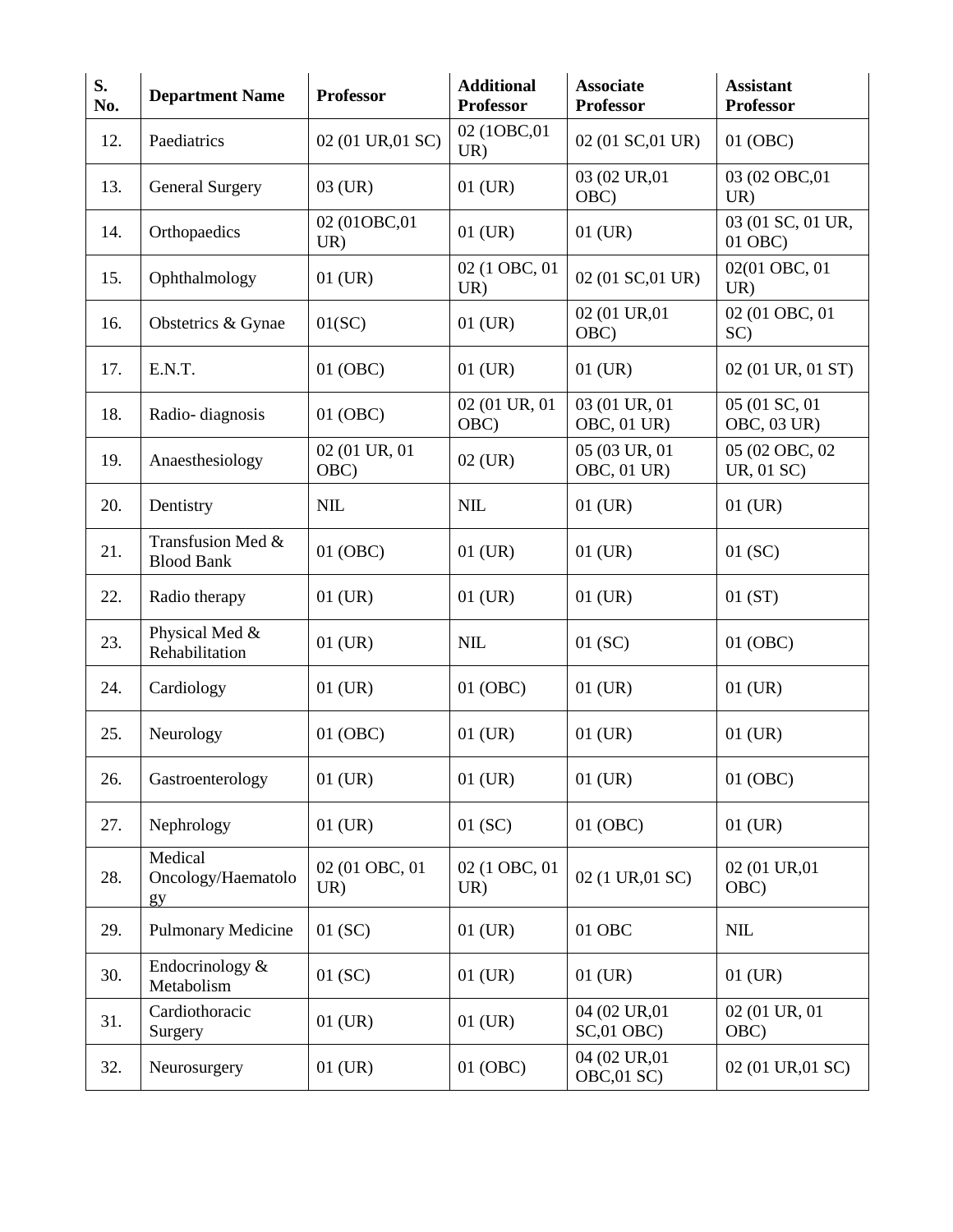| S.<br>No. | <b>Department Name</b>       | <b>Professor</b> | <b>Additional</b><br><b>Professor</b> | <b>Associate</b><br><b>Professor</b> | <b>Assistant</b><br><b>Professor</b>  |
|-----------|------------------------------|------------------|---------------------------------------|--------------------------------------|---------------------------------------|
| 33.       | Surgical<br>Gastroenterology | $01$ (UR)        | $01$ (UR)                             | 04 (02 UR,01)<br>$SC,01$ OBC)        | $02$ (UR)                             |
| 34.       | Urology                      | $01$ (SC)        | $01$ (UR)                             | 04 (02 UR,01)<br>$ST,01$ OBC)        | 02 (01 UR,01 ST)                      |
| 35.       | <b>Surgical Oncology</b>     | $01$ (UR)        | 01(SC)                                | 04 (03 UR,01)<br>OBC)                | 02 (01 UR, 01<br>OBC)                 |
| 36.       | Burns & Plastic<br>Surgery   | $01$ (UR)        | $01$ (UR)                             | 04 (02 UR,01)<br>OBC,01 SC)          | 02 (01 UR, 01 SC)                     |
| 37.       | Paediatric Surgery           | 01 (OBC)         | $01$ (UR)                             | 04 (01 UR,01<br>ST,01 UR,01<br>OBC)  | 02 (01 UR, 01<br>OBC)                 |
| 38.       | Neonatology                  | $01$ (UR)        | $01$ (UR)                             | 02 (01 OBC, 01<br>UR)                | 02 (01 UR,01 SC)                      |
| 39.       | Nuclear Medicine             | $01$ (UR)        | $01$ (UR)                             | $01$ (UR)                            | 02 (01 OBC, 01<br>UR)                 |
| 40.       | Trauma &<br>Emergency        | $01$ (UR)        | <b>NIL</b>                            | <b>NIL</b>                           | 06 (02 SC,02)<br>OBC,01 ST, 01<br>UR) |
| 41.       | Hospital<br>Administration   | $01$ (UR)        | 01(SC)                                | $01$ (UR)                            | <b>NIL</b>                            |

NOTE:-

- The Director, AIIMS Bhopal reserves the right to vary the vacancies including reserved vacancies as per the Govt. of India rules/circulars and requirements. Reservation is applied as per the roster provided by the Ministry of Health & Family Welfare, Government of India**.** Reservation for **Persons with Disability (PWD) will be as per Govt. of India guidelines.**
- Age, experience and all other prescribed qualifications will be counted as on last date of submission of application.
- The period of experience wherever prescribed shall be counted after obtaining the prescribed qualification.

### **I. APPLICATION PROCESS**:

- Applications are invited from Indian Nationals and OCI in the prescribed form through online mode. Advertisement and online application is hosted at [www.aiimsbhopal.edu.in](http://www.aiimsbhopal.edu.in/)
- The application form has to be filled online at [www.recruitment.aiimsbhopal.edu.in](http://www.recruitment.aiimsbhopal.edu.in/)
- The on-line filling up of application form will start on  $3<sup>rd</sup>$  March 2016 and close on 15<sup>th</sup> April 2016.
- **The candidates shall take print of the application form submitted online and send the signed copy of the printed application form along with self-attested photocopies of their eligibility qualification mark-sheets, degrees, experience certificate and other relevant testimonials by speed post to the following address:**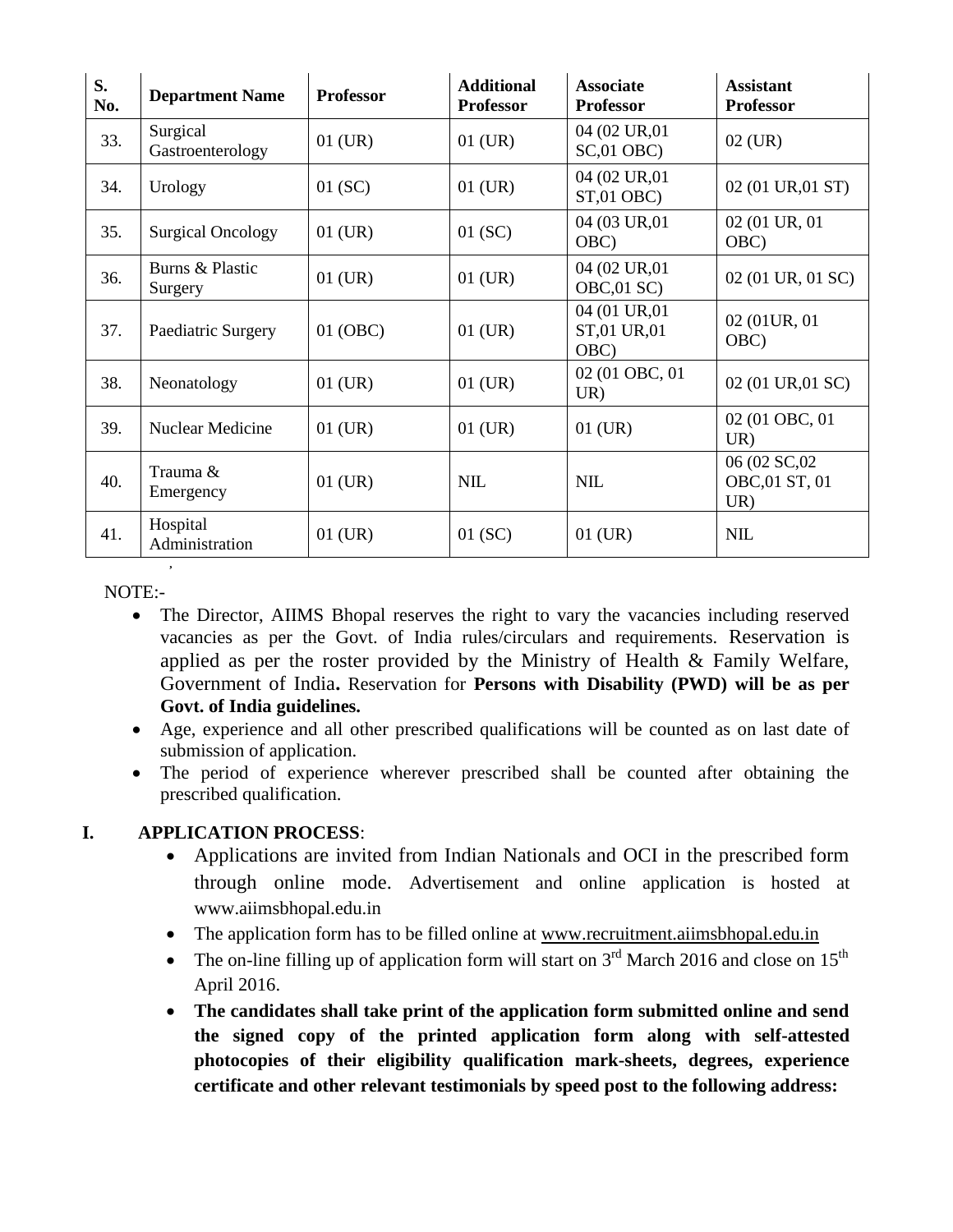**The Administrative Officer All India Institute of Medical Sciences (AIIMS) Administrative Block, 1st Floor of Medical College Building Saket Nagar Bhopal-462020 (MP)** 

**The envelop must be super scribed as 'Application for faculty posts as Professor / Additional Professor/ Associate Professor/ Assistant Professor in the department of ………………………..'**

- **The printed copy of the application form submitted online along with annexures must reach AIIMS Bhopal on or before 5:00 pm of 30th April 2016 by speed post ONLY. Delivery of the application and supporting documents (as mentioned above) by hand / in person/ courier will NOT be entertained.**
- **Application lacking complete information and non-remittance of requisite application fee as well as failure to submit duly signed printed copy of application form along with self-attested photocopies of their eligibility qualification marksheets, degrees, experience certificate and other relevant testimonials are liable to be rejected without any further communication.**

#### **II. APPLICATION FEE:**

- **For SC/ ST and OPH candidates: NIL**
- For General/OBC candidates Rs. 8,00/- plus transaction charges as applicable
- Fees shall be paid on-line at the time of submission of application form.
- Fee once remitted will not be refunded.
- **III. Last Date of Application**: The on-line filling up of application form will automatically close at **5:00 pm on 15th April 2016**.

 *Congestion of system may occur during last hours. The applicants are strongly advised not to wait till last date of submission to avoid rush and submit the application well in time.*

 *The application will be considered only when it has been duly submitted by pressing submit button.* After making payment you shall download the application form submitted by clicking on the **Download the application form**.

*Inadequately filled / incomplete applications may be summarily rejected.*

**IV. FROM OTHER INSTITUTES:** Those who are working in Central/State Government/ /Semi Government / Autonomous body have to submit "No Objection Certificate" from their respective organization.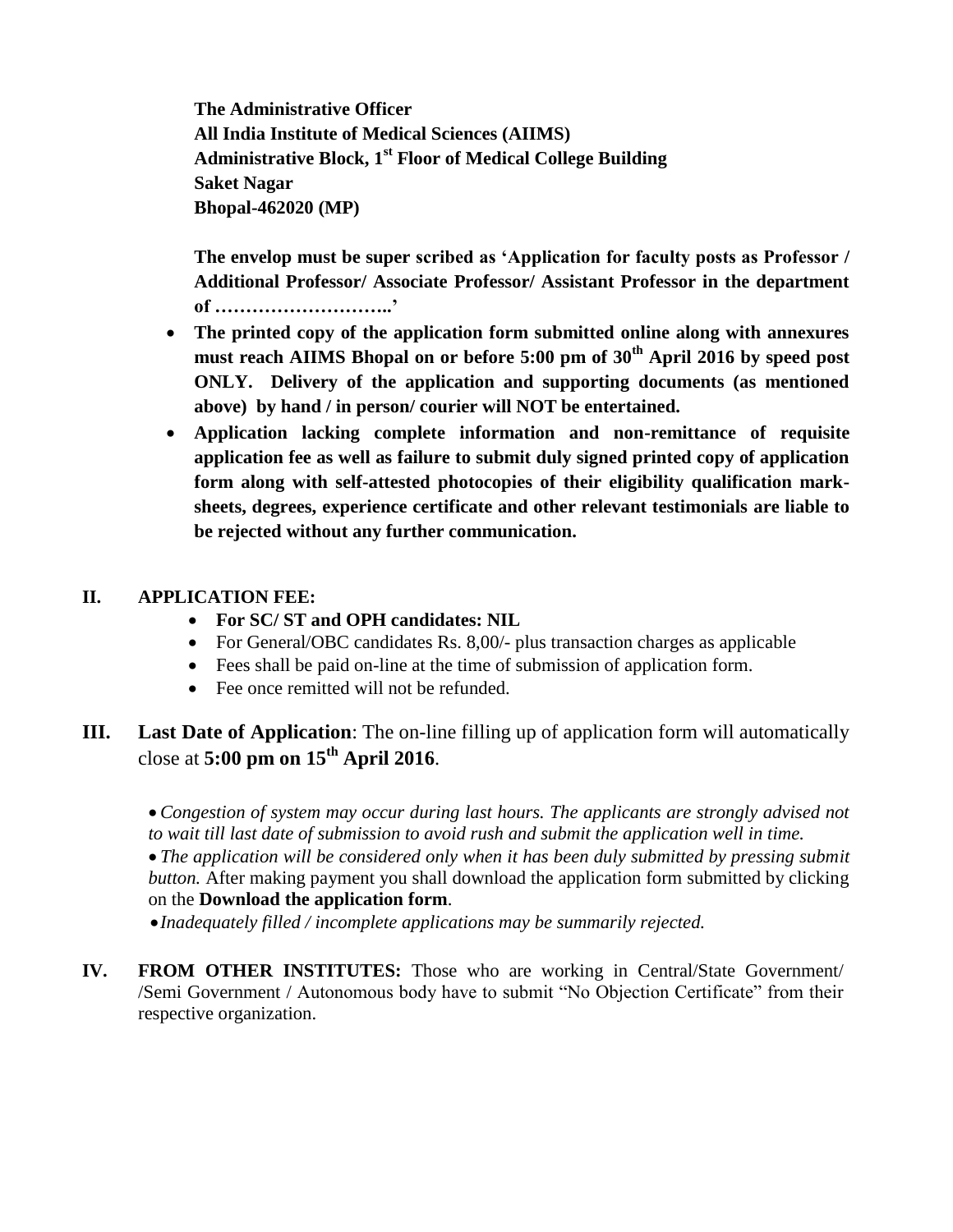#### **V. AGE LIMIT**:

- 1. Age limit refers to completed age in years as on last date of submission of application i.e**. 15th April 2016.**
- 2. Upper Age Limit: 50 years for Assistant Professor and Associate Professor. 58 years for Professors and Additional Professors However, this is relaxable for Government Servant, Scheduled Cast, Scheduled Tribe candidate up to a maximum period of five (5) years, for OBC candidates up to a maximum period of three (3) years. In case of Physical Handicapped (OPH) candidates, age relaxation upto a maximum period of ten (10) years for General Category, Thirteen (13) years for OBC category and fifteen (15) years for SC/ST category candidates.

### **VI. Reservation**:

 1. OBC Candidates will attach certificate in Annexure V from the prescribed authority for Central Government posts along with certificate that the candidate does not belong to Creamy Layer. Date of issue of Certificate should not be earlier than 1 year of closing date of advertisement.

2. For SC/ST - Certificate should be issued by Tehsildar or above rank officer in format of State/Central Government.

3. OPH – The disability certificate should be issued by a duly constituted Medical Board of the State or Central Govt. Hospitals / Institutions and countersigned by Medical Superintendent /Chief Medical Officer /Head of Hospital / Institution.

 4. The Medical Board issuing certificate shall conform to guidelines of ministry of Social Welfare and Empowerment (Govt. of India).

- **VII. SHORT LISTING**: Based on bio-data, the candidates may be short-listed for interview. Candidates called for interview must bring printed copy of the application for, No objection certificate from the current employer and produce all relevant original documents in proof of details furnished in their application at the time of interview.
- **VIII. SITE OF INTERVIEW**: The interview will be held at AIIMS Bhopal. No TA/DA will be paid for appearing in the interview.

## **IX. ESSENTIAL QUALIFICATIONS AND EXPERIENCE: The experience will be counted as on closing date of application i.e. on 15th April 2016.**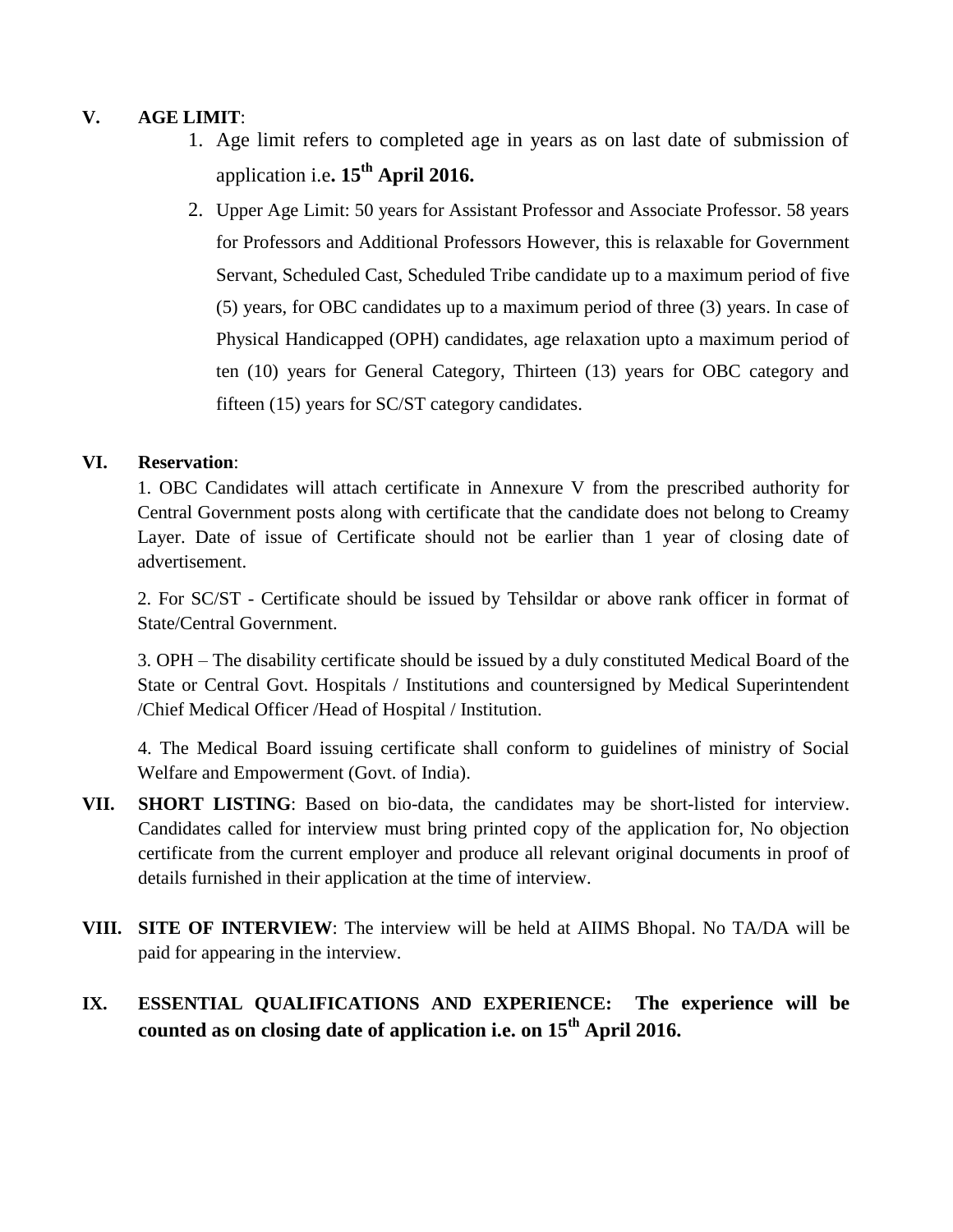| Sl. No. | Name of           | Qualification                                                                                                                               |
|---------|-------------------|---------------------------------------------------------------------------------------------------------------------------------------------|
|         | the post          |                                                                                                                                             |
| 01.     | <b>Professor</b>  | <b>Essential for medical candidates</b>                                                                                                     |
|         |                   | 1. A medical qualification included in the I or II schedule or part II of the                                                               |
|         |                   | third schedule to the Indian medical council Act of 1956 (Persons                                                                           |
|         |                   | possessing qualifications included in part II of third schedule should also                                                                 |
|         |                   | fulfill the condition specified in section $13(3)$ of the Act.)<br>2. A postgraduate qualification e.g. MD/MS or a recognized qualification |
|         |                   | equivalent thereto in the respective discipline/subject.                                                                                    |
|         |                   | And/or                                                                                                                                      |
|         |                   | super-specialities<br>Medical<br>3. M.Ch.<br>for<br>surgical<br>and D.M.<br>for                                                             |
|         |                   | superspecialities (2 years or 3 years or 5 years recognized course) or                                                                      |
|         |                   | qualification recognized equivalent thereto.                                                                                                |
|         |                   | <b>Experience:</b>                                                                                                                          |
|         |                   | Fourteen years teaching and/or research experience in recognized institution in                                                             |
|         |                   | the subject of specialty after obtaining the qualifying degree of M.D./M.S. or                                                              |
|         |                   | qualification recognized equivalent thereto.                                                                                                |
|         |                   | Or                                                                                                                                          |
|         |                   | Twelve years teaching and/or research experience in recognized institution in                                                               |
|         |                   | the subject of specialty after obtaining the qualifying degree of M.Ch./D.M. (2)                                                            |
|         |                   | years or 5 years course recognized after MBBS) in the respective                                                                            |
|         |                   | discipline/subject or a qualification recognized equivalent thereto.                                                                        |
|         |                   | <b>Or</b>                                                                                                                                   |
|         |                   | Eleven years teaching and/or research experience in recognized institution in                                                               |
|         |                   | the subject of specialty for the candidates possessing 3 years recognized                                                                   |
|         |                   | degree of D.M/M.Ch in the respective discipline/subject or a qualification                                                                  |
|         |                   | recognized equivalent thereto.                                                                                                              |
|         |                   | <b>ESSENTIAL FOR NON-MEDICAL CANDIDATES</b>                                                                                                 |
|         |                   | 1-Post graduate qualification e.g. Master degree in the discipline/ allied                                                                  |
|         |                   | subject                                                                                                                                     |
|         |                   | 2-A doctorate degree of recognized university                                                                                               |
|         |                   | <b>Experience-</b>                                                                                                                          |
|         |                   | Fourteen year teaching and/or research experience in the discipline/subject                                                                 |
|         |                   | concerned after obtaining the doctorate degree.                                                                                             |
| 02.     | <b>Additional</b> | <b>Essential for medical candidates (for the General discipline)</b>                                                                        |
|         | <b>Professor</b>  | 1 to 2 same as for Professor (Medical)                                                                                                      |
|         |                   | <b>Experience</b>                                                                                                                           |
|         |                   | Ten years teaching and/or research experience in a recognized institution in                                                                |
|         |                   | the subject of speciality after obtaining the qualifying degree of M.D. /M.S. or                                                            |
|         |                   | qualification recognized equivalent thereto.                                                                                                |
|         |                   | <b>Essential for superspecialty discipline:-</b>                                                                                            |
|         |                   | Same as professor (medical)<br>1)                                                                                                           |
|         |                   | D.M. in the respective discipline/subject for medical superspecialities and<br>2)                                                           |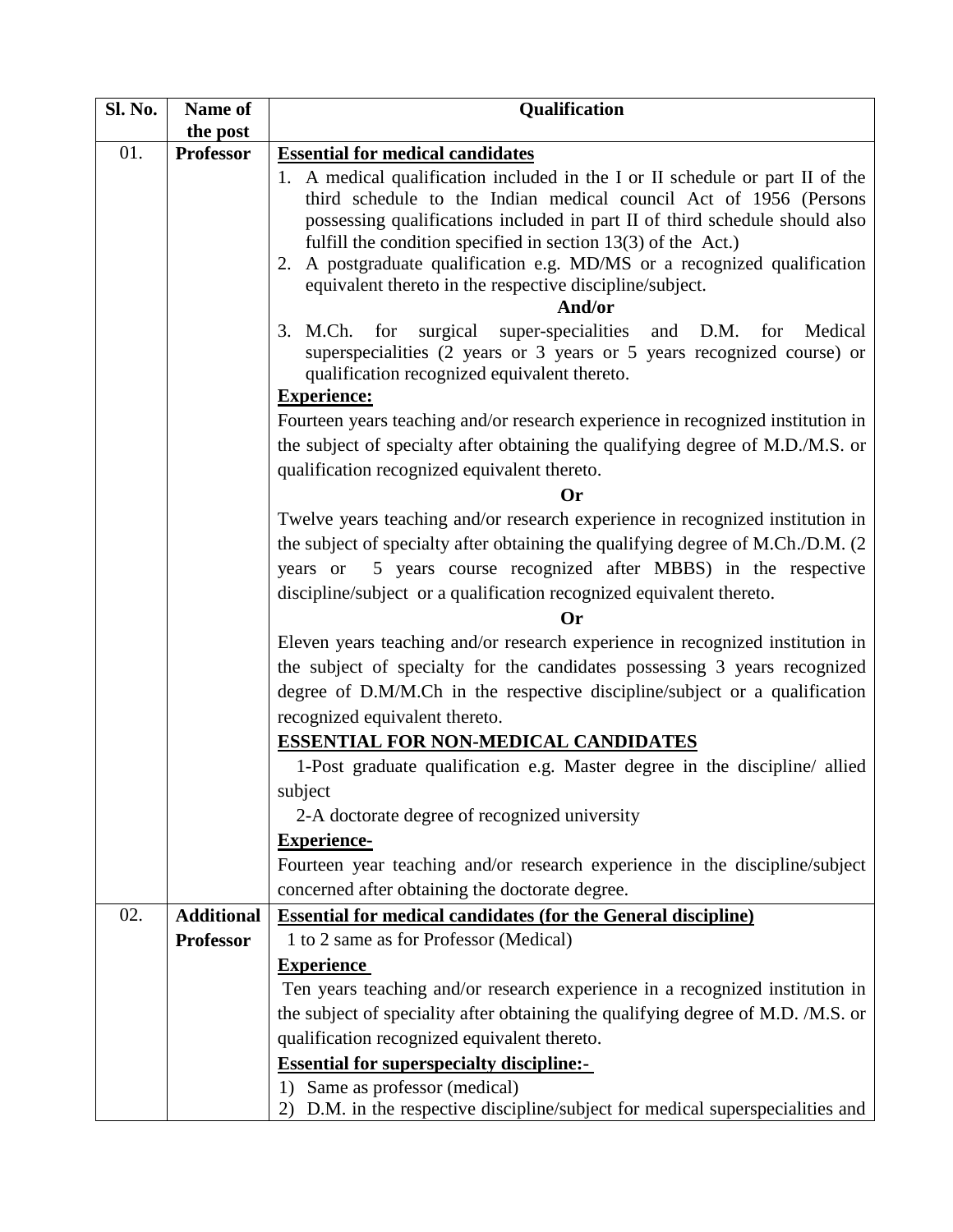|     |                  | M.Ch. in the respective discipline/subject for surgical superspecialities (2)                                   |  |
|-----|------------------|-----------------------------------------------------------------------------------------------------------------|--|
|     |                  | years or 3 years or 5 years recognized course) or a qualification                                               |  |
|     |                  | recognized equivalent thereto.                                                                                  |  |
|     |                  | <b>Experience -</b>                                                                                             |  |
|     |                  | Eight years teaching and/or research experience in a recognized institution in                                  |  |
|     |                  | the subject of speciality after obtaining the qualifying degree of D.M./M.Ch.                                   |  |
|     |                  | (2 years or 5 years recognized course after MBBS) in the respective                                             |  |
|     |                  | discipline/subject or a qualification recognized equivalent thereto.                                            |  |
|     |                  | Or                                                                                                              |  |
|     |                  | Seven years teaching and/or research experience in recognized institution in                                    |  |
|     |                  | the subject of specialty for the candidate possessing 3 years recognized degree                                 |  |
|     |                  | D.M./M.Ch. in the respective discipline/subject or a qualification recognized                                   |  |
|     |                  | equivalent thereto.                                                                                             |  |
|     |                  | <b>Essential for Non- Medical Candidates-</b>                                                                   |  |
|     |                  | $1 \& 2$ are same as for Professor (Non – Medical)                                                              |  |
|     |                  | <b>Experience:</b>                                                                                              |  |
|     |                  | Ten years teaching and/or research experience in the discipline/subject                                         |  |
|     |                  | concerned after obtaining the doctorate degree.                                                                 |  |
|     |                  | <b>Essential for medical candidates (for General Discipline)</b>                                                |  |
| 03. | <b>Associate</b> | 1 to 2 same as for Professor (Medical).                                                                         |  |
|     | <b>Professor</b> | <b>Experience:</b>                                                                                              |  |
|     |                  | Six years teaching and/or research experience in experience in a recognized                                     |  |
|     |                  | institution in the subject of specialty after obtaining the qualifying degree of                                |  |
|     |                  | M.D./M.S. or a qualification recognized equivalent thereto.                                                     |  |
|     |                  | <b>Essential for superspeciality disciplines:-</b>                                                              |  |
|     |                  | 1) Same as professor (medical)<br>D.M. in the respective discipline/subject for medical superspecialities<br>2) |  |
|     |                  | and M.Ch. in the respective discipline/subject for surgical                                                     |  |
|     |                  | superspecialities (2 years or 3 years or 5 years recognized course) Or a                                        |  |
|     |                  | qualification recognized equivalent thereto.                                                                    |  |
|     |                  | <b>Experience</b>                                                                                               |  |
|     |                  | Four years teaching and/or research experience in a recognized institution in                                   |  |
|     |                  | the subject of speciality after obtaining the qualifying degree of D.M./M.Ch.                                   |  |
|     |                  | (2 years or 5 years recognized course after MBBS) in the respective                                             |  |
|     |                  | discipline/subject or a qualification recognized equivalent thereto.                                            |  |
|     |                  | <b>OR</b>                                                                                                       |  |
|     |                  | Three years teaching and/or research experience in a recognized institution in                                  |  |
|     |                  | the subject of speciality for the candidate possessing 3 years recognized                                       |  |
|     |                  | degree D.M. /M.Ch. in the respective discipline/subject or a qualification                                      |  |
|     |                  | recognized equivalent thereto.                                                                                  |  |
|     |                  | <b>Essential for Non- Medical Candidates-</b>                                                                   |  |
|     |                  | $1 \& 2$ are same as for Professor (Non – Medical)                                                              |  |
|     |                  | <b>Experience:</b>                                                                                              |  |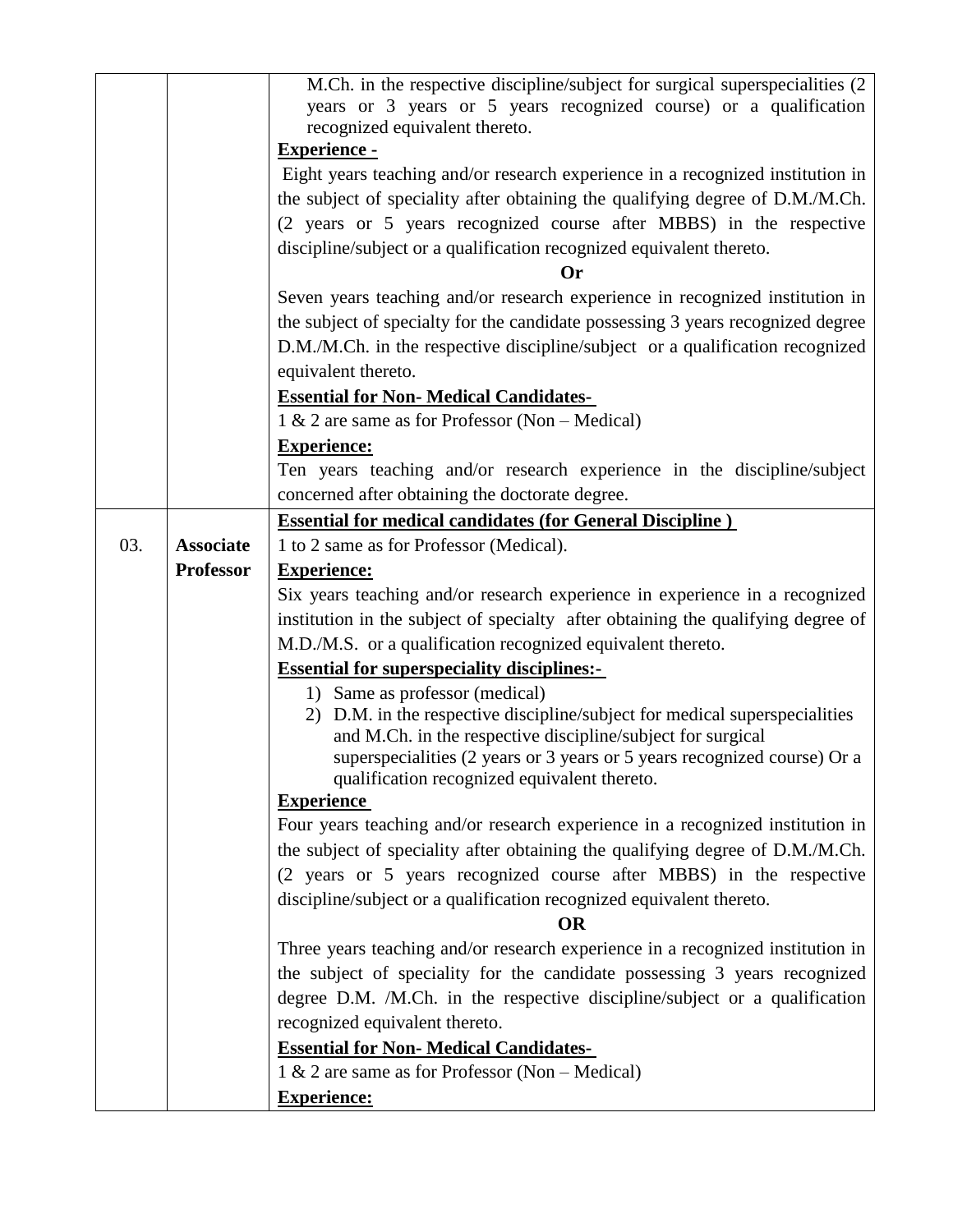|     |                  | Six years teaching and/or research experience in the discipline/subject           |  |  |
|-----|------------------|-----------------------------------------------------------------------------------|--|--|
|     |                  | concerned after obtaining the doctorate degree.                                   |  |  |
| 04. | <b>Assistant</b> | <b>Essential for medical candidates (for General Discipline)</b>                  |  |  |
|     | <b>Professor</b> | 1 to 2 are same as for Professor (Medical)                                        |  |  |
|     |                  | <b>Experience:</b>                                                                |  |  |
|     |                  | Three years teaching and/or research experience in experience in a recognized     |  |  |
|     |                  | institution in the subject of speciality after obtaining the qualifying degree of |  |  |
|     |                  | M.D. /M.S. Or a qualification recognized equivalent thereto.                      |  |  |
|     |                  | <b>Essential for superspeciality disciplines:-</b>                                |  |  |
|     |                  | 1) Same as professor (medical)                                                    |  |  |
|     |                  | D.M. in the respective discipline/subject for medical superspecialities<br>2)     |  |  |
|     |                  | and M.ch. in the respective discipline/subject for surgical                       |  |  |
|     |                  | superspecialities (2 years or 3 years or 5 years recognized course) Or a          |  |  |
|     |                  | qualification recognized equivalent thereto.<br><b>Experience:</b>                |  |  |
|     |                  | One years teaching and/or research experience in a recognized institution in      |  |  |
|     |                  | the subject of speciality after obtaining the qualifying degree of D.M./M.Ch.     |  |  |
|     |                  | (2 years or 5 years recognized course after MBBS) or qualification recognized     |  |  |
|     |                  | degree in D.M./M.Ch or qualification recognized equivalent thereto.               |  |  |
|     |                  | <b>Essential for Non- Medical Candidates-</b>                                     |  |  |
|     |                  | $1 \& 2$ are same as for Professor (Non – Medical)                                |  |  |
|     |                  | <b>Experience:</b>                                                                |  |  |
|     |                  | Three years teaching and/or research experience in the discipline/subject         |  |  |
|     |                  | concerned after obtaining the doctorate degree.                                   |  |  |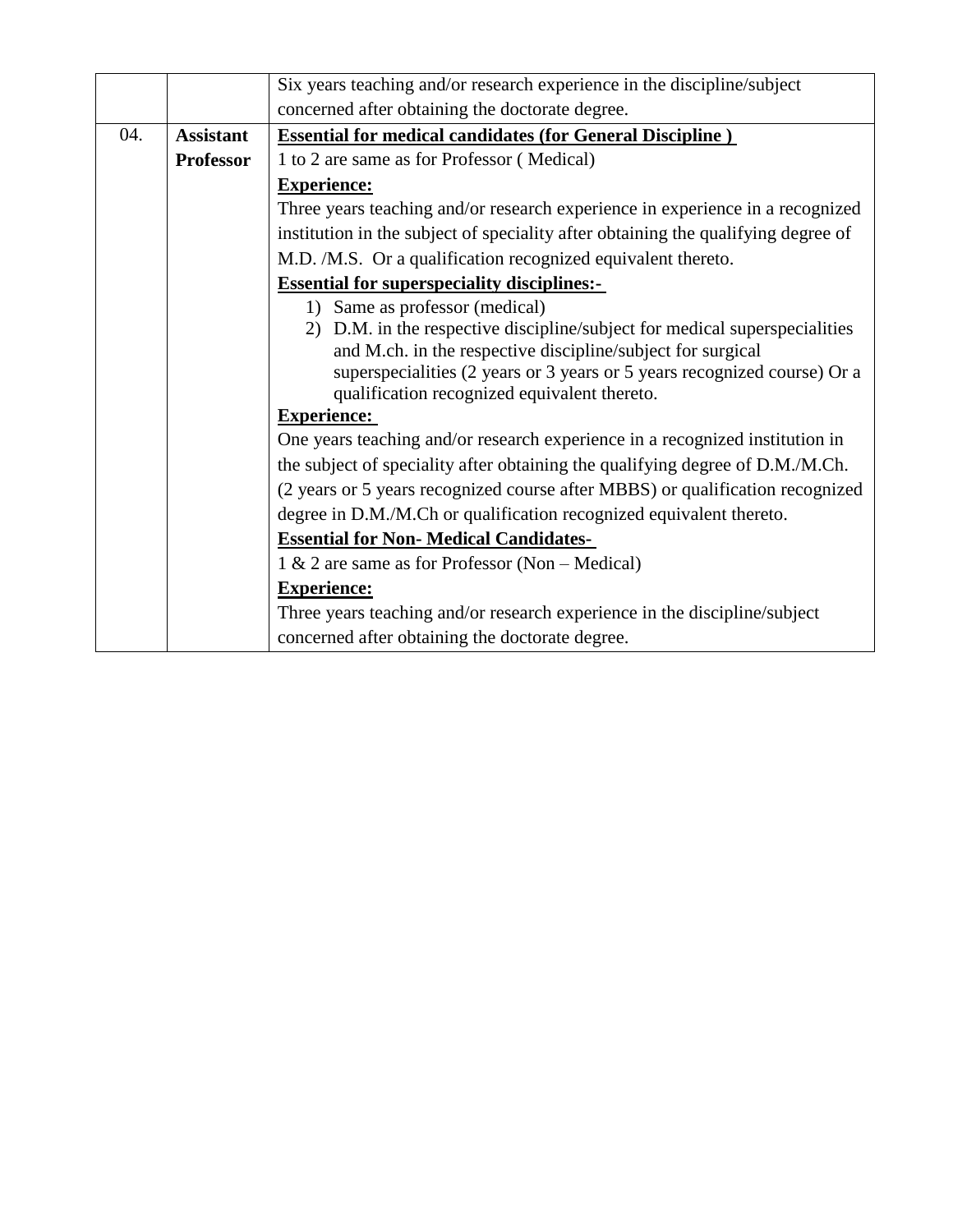#### **X. Pay:**

- 1. **Professor:** Pay Band-4: Rs.37400-67000 with Academic Grade Pay of Rs.10500 (Plus NPA for medically qualified candidates only) with the minimum pay of Rs.51600/- and AGP of Rs.10500/-. Up to 40% of posts of Professors will get Higher Administrative (HAG) scale subject to clearance of the prescribed process.
- 2. **Additional Professor:** Pay Band-4: Rs.37400-67000 with Academic Grade Pay of Rs.9500 (Plus NPA for medically qualified candidates only) with minimum Pay being Rs.46000/- and AGP of Rs.9500/-
- 3. **Associate Professor:** Pay Band-4: Rs.37400-67000 with Academic Grade Pay of Rs.9000 (Plus NPA for medically qualified candidates only) with minimum Pay being Rs.42800/ and AGP of Rs.9000/-
- 4. **Assistant Professor:** Pay Band-3: Rs.15600-39100 with Grade Pay of Rs. 8000 with a minimum of Rs.30,000/- + NPA. (NPA for medically qualified candidates only) With provision to move to PB-4 after three years (Rs.37400-67000) with Grade Pay of Rs.8700/- Plus Usual Allowances admissible to equivalent posts in Government of India
- **XI. Promotions:** A Teacher gaining requisite experience for the higher post can be granted promotion subject to the Rules and Regulations applicable from time to time in the Central Government Institutions/ AIIMS.